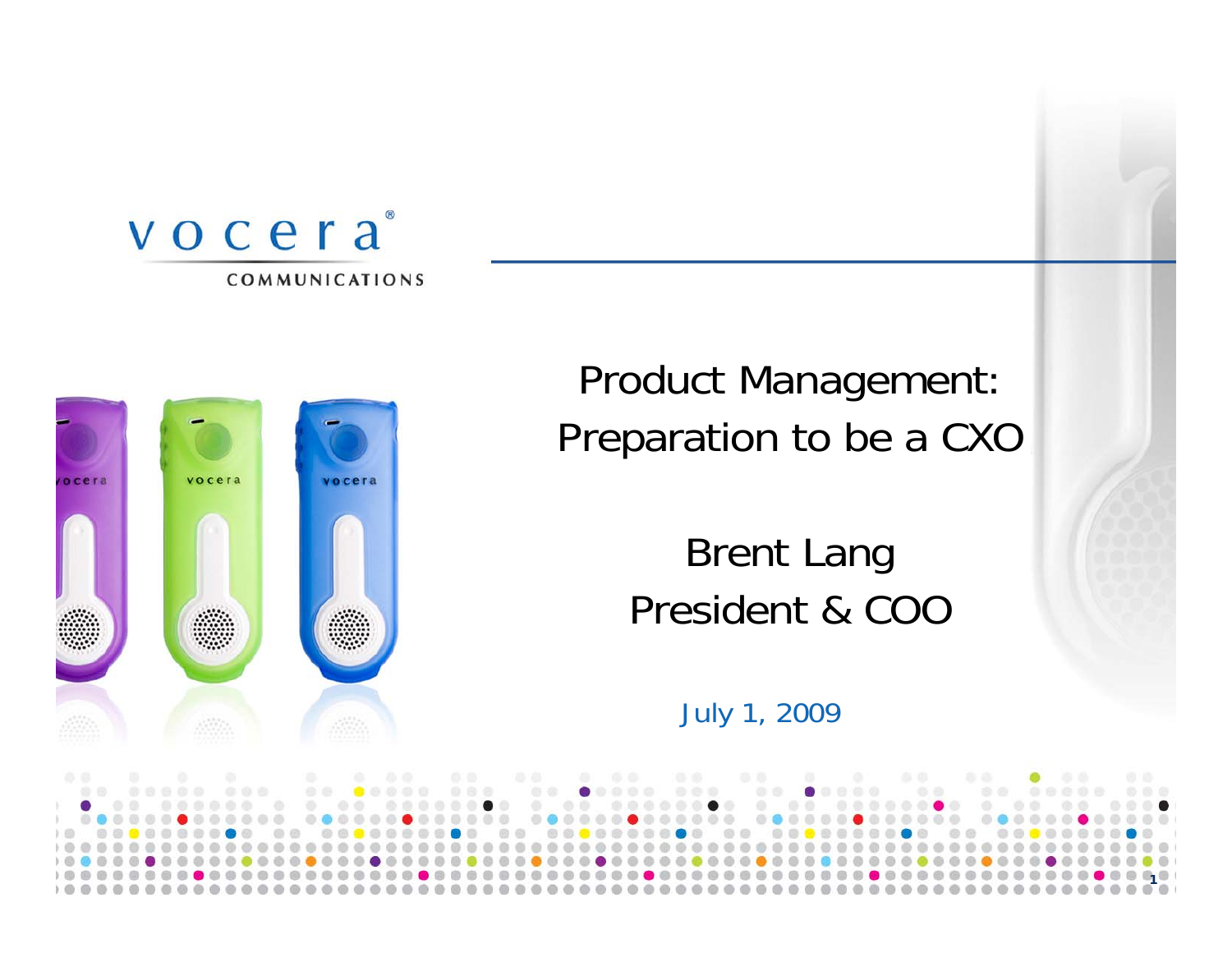





## Helping customers save steps, save time, and save lives with unified communication solutions.

|  | . An abada aba da eadan aba an eadan aba am easas as ar agaan aba                                |  |  |  |  |  |
|--|--------------------------------------------------------------------------------------------------|--|--|--|--|--|
|  | . On the compact the compact of the compact of the compact of the compact of $\sim$ 0.000 $\sim$ |  |  |  |  |  |
|  |                                                                                                  |  |  |  |  |  |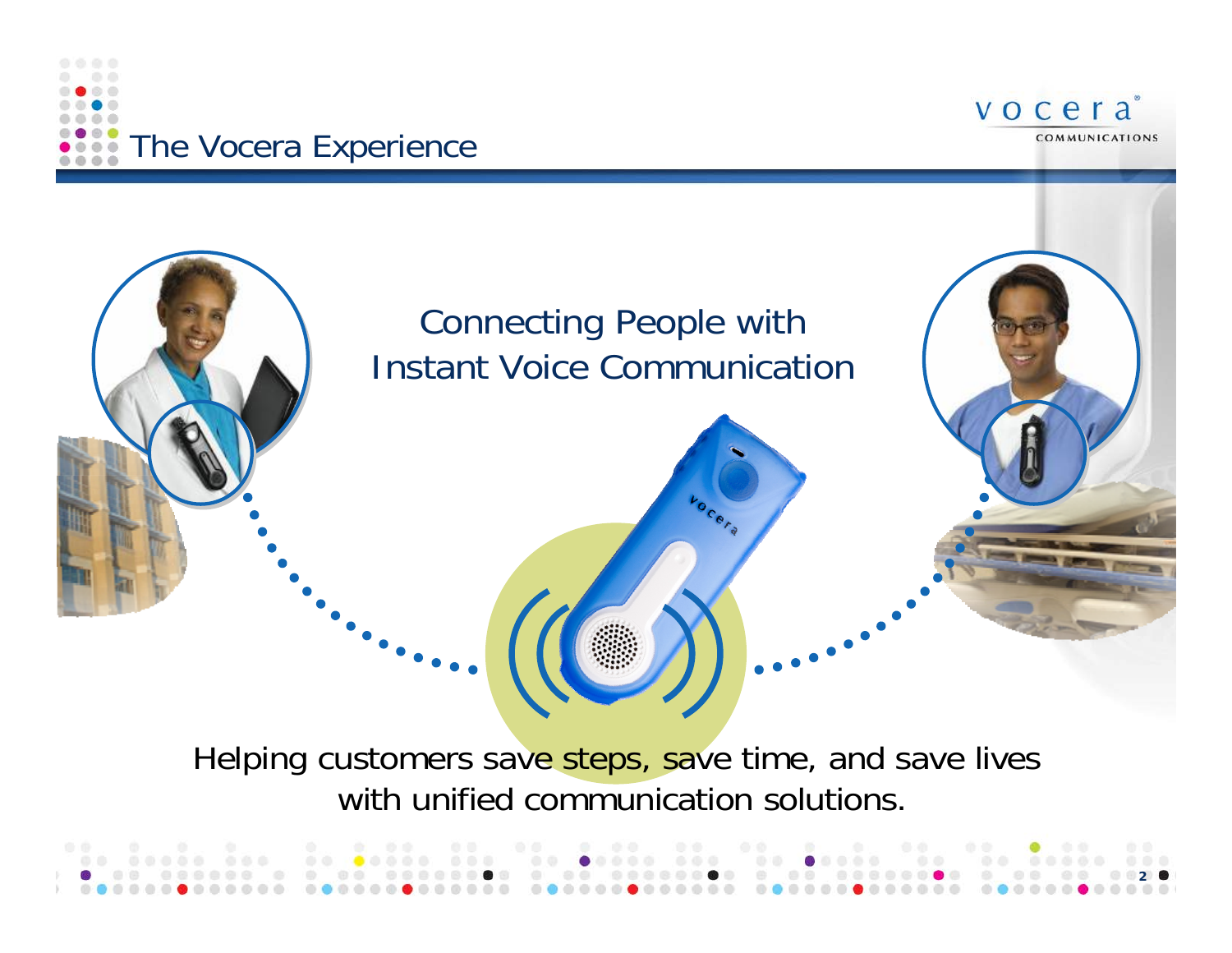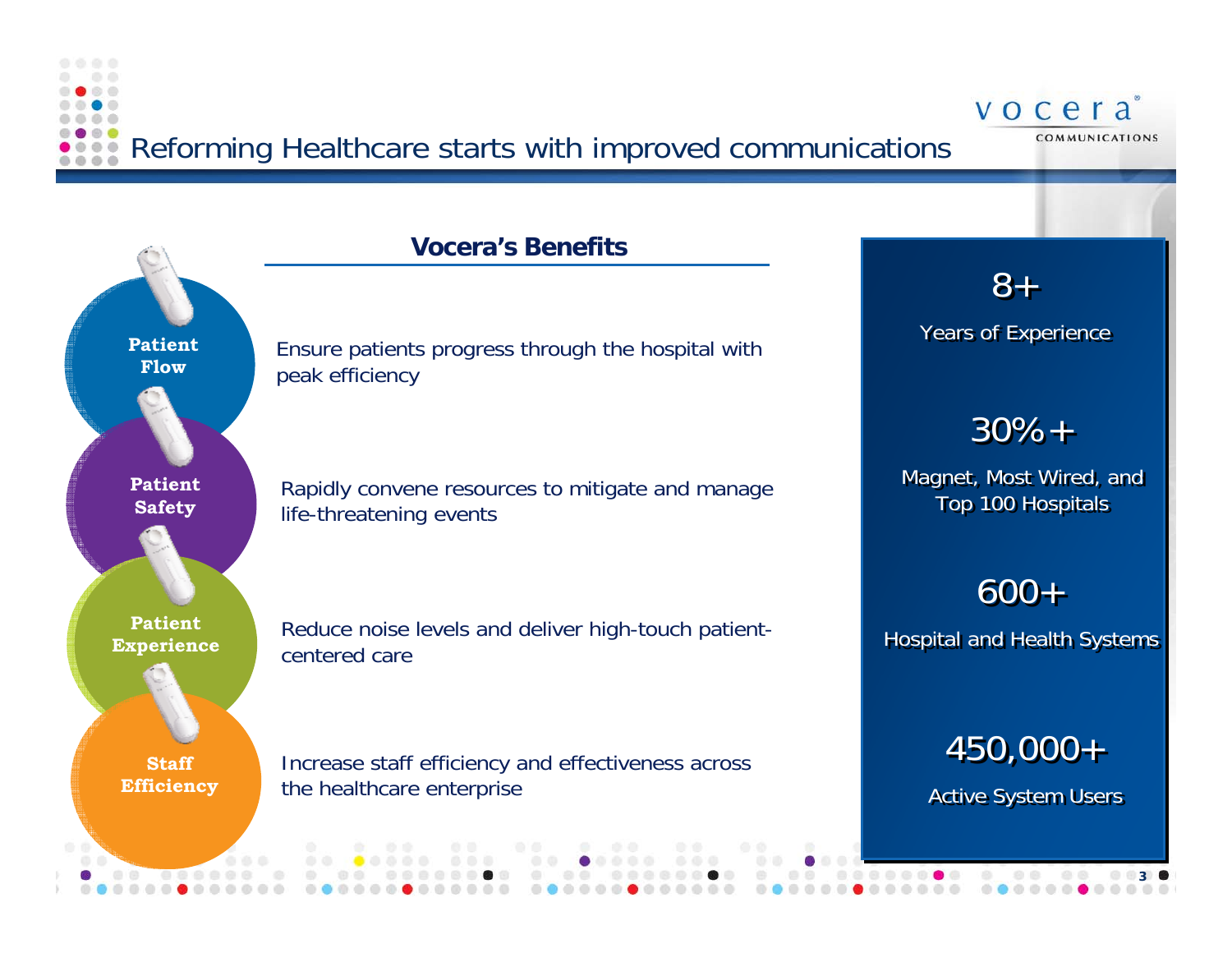



- **•** Similarities between Product Management and CXC
- $\bullet$ **Differences**
- $\bullet$  Key skills to develop
- Five Temptations of a CEC
- $\bullet$ Lessons Learned
- $\bullet$ Q&A

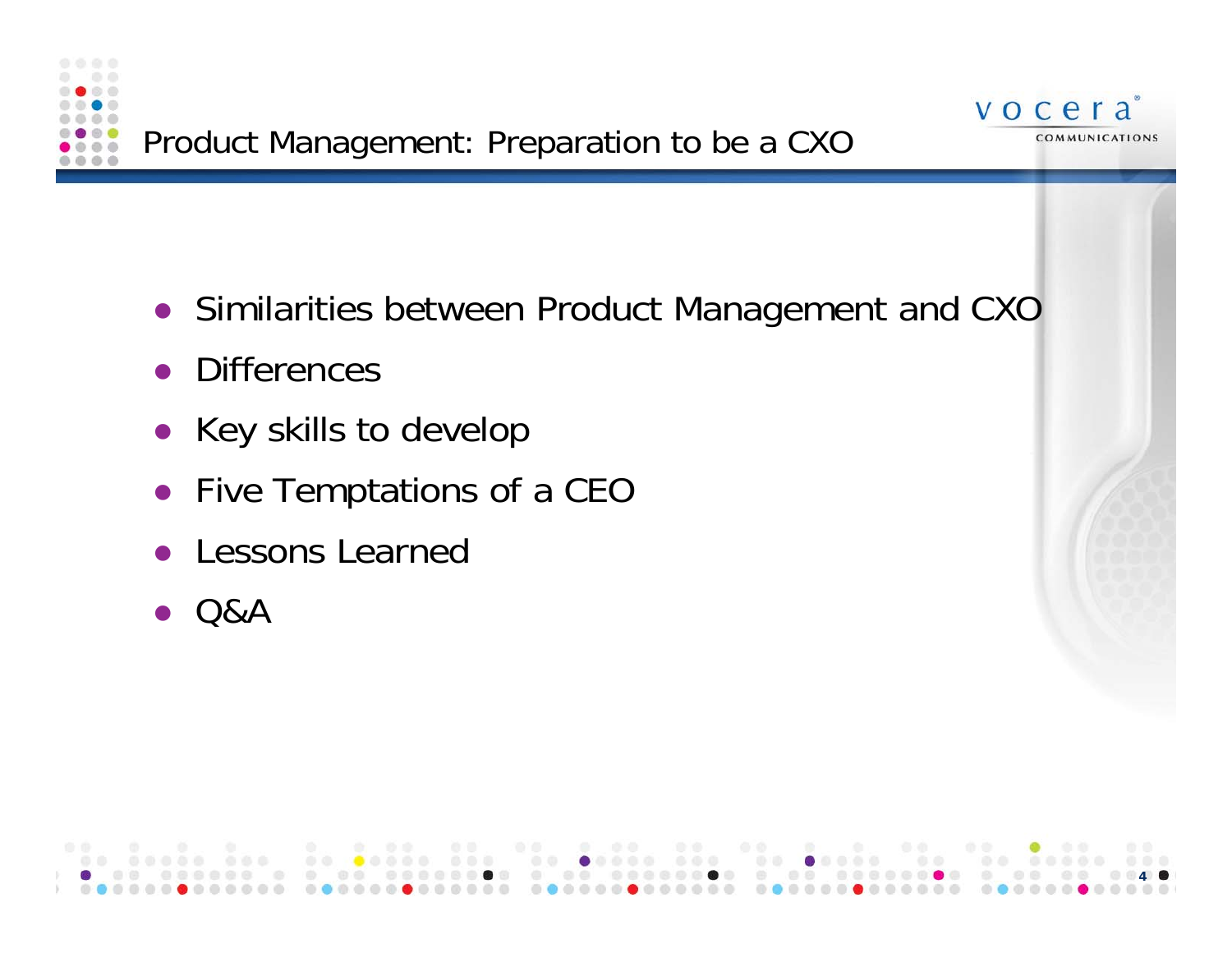

• Product Management is like running your own business

vocera

COMMUNICATIONS

- P&L for the product or the company
- –Understanding the Business Case
- Pricing and Forecasting
- –Balancing priorities & resources
- Customer driven (what will generate revenue?)
- Competitive outlook
- $\bullet$ Cross Functional Coordination and Communications
- $\bullet$ Board of Directors = Product Council
- $\bullet$ Raising money from investors = Business case for project approval
- $\bullet$ Influence without ultimate authority or power
- $\bullet$ E-staff "hat"  $=$  Project Team "hat"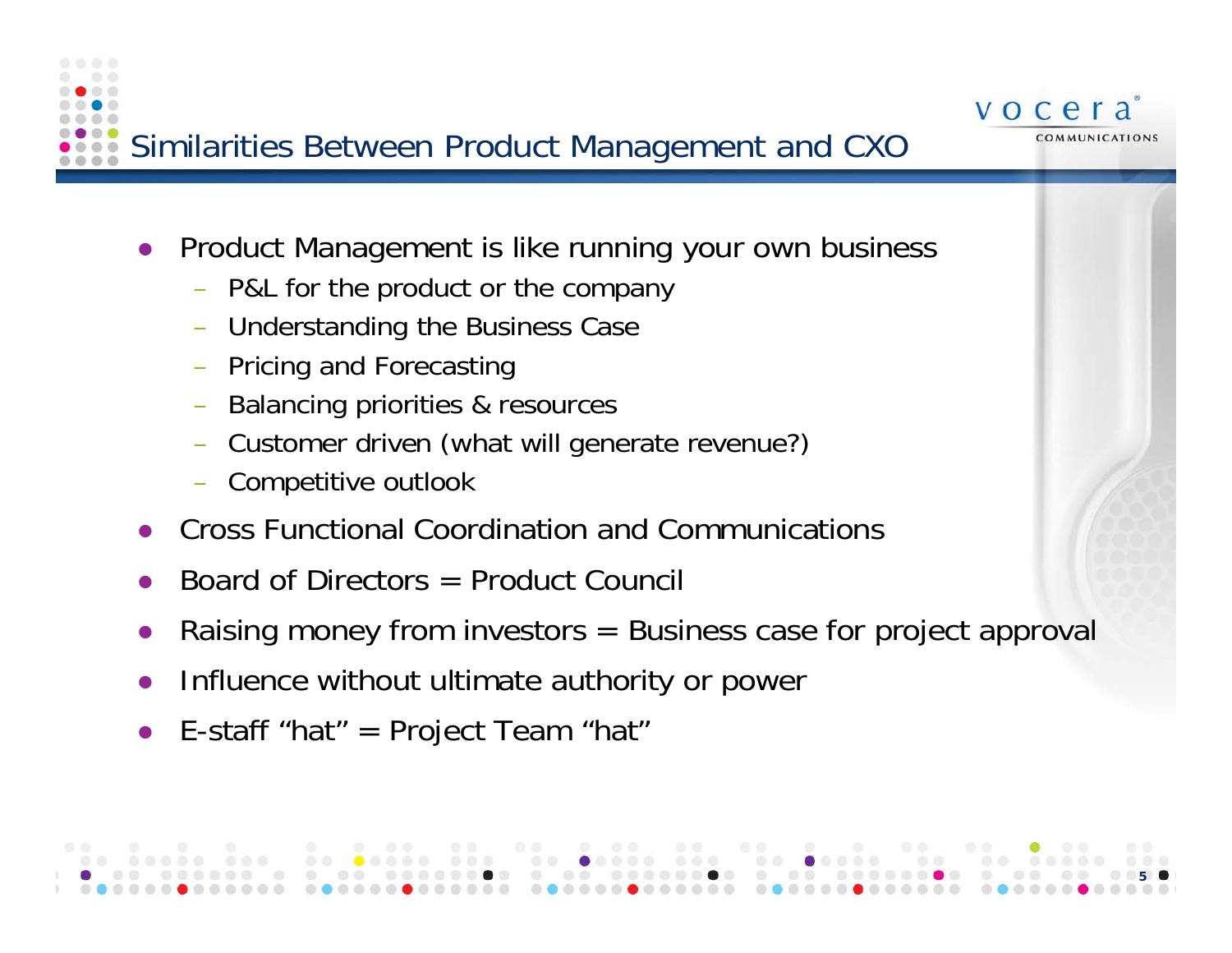



Product Management is:

- Closer to the product and technology
- More focused
- Easier to set priorities
- Easier to get stuck on a narrow perspective
- More fun?

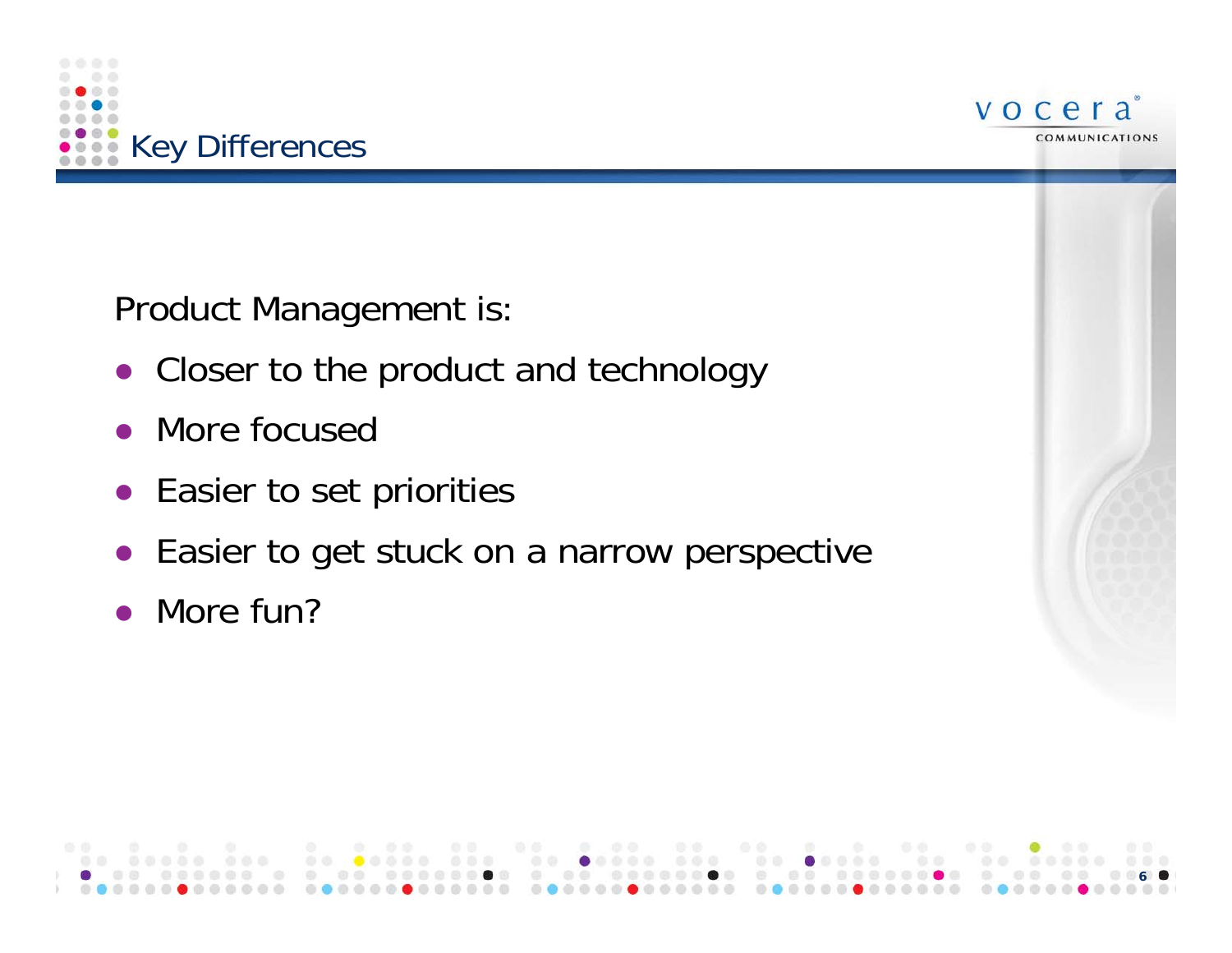



- $\bullet$ Listening
- Consensus building
- Leading with a vision for the future
- $\bullet$ **Trusting**
- $\bullet$ Influence
- Selling
- Making tough trade offs and setting priorities
- Time management
- Understanding how the business makes money

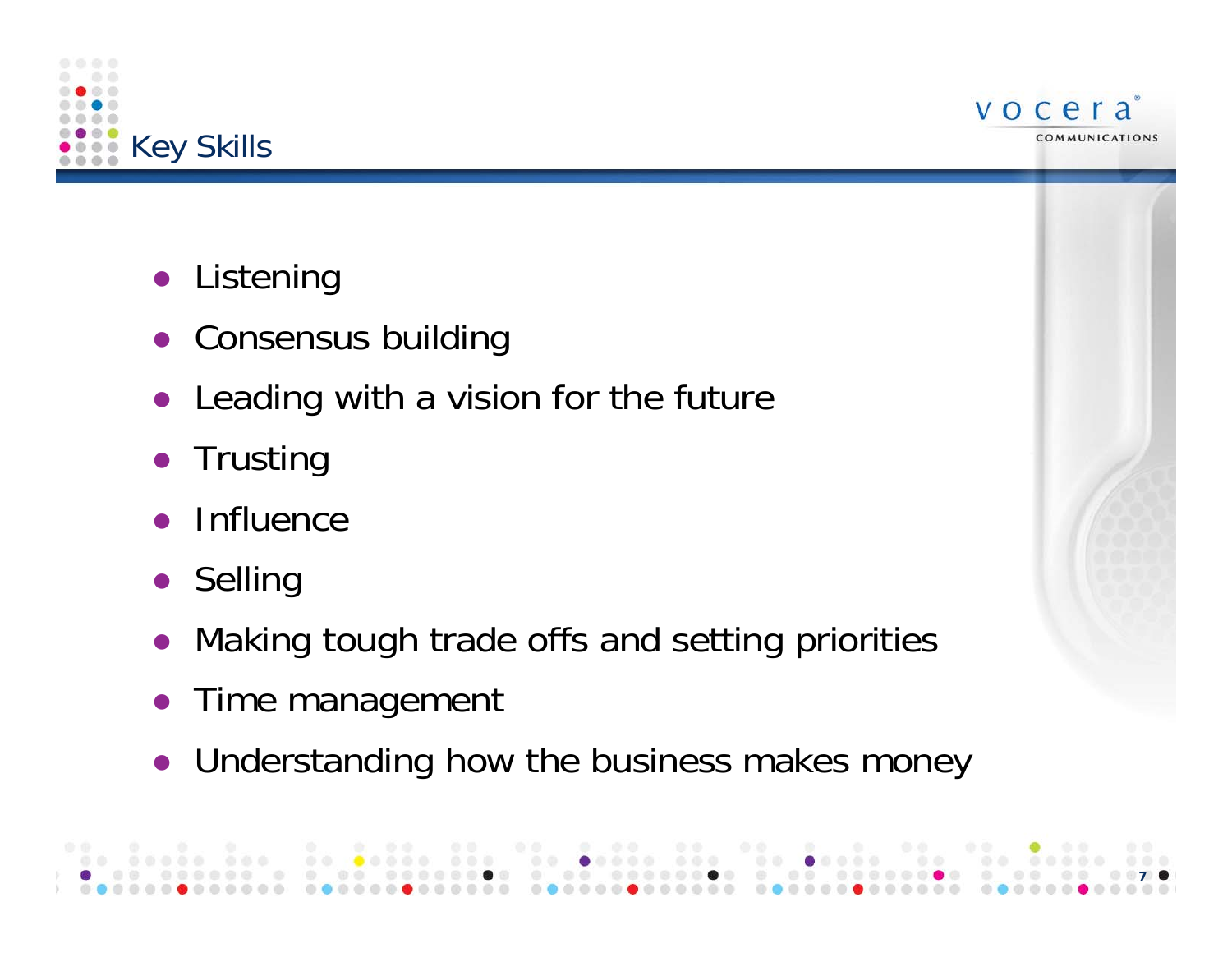

- 1.Choosing status over results
- 2.Choosing popularity over accountability
- 3.Choosing certainty/accuracy over clarity
- 4.Choosing harmony over productive conflict

vocera

COMMUNICATIONS

5.Choosing invulnerability over trust

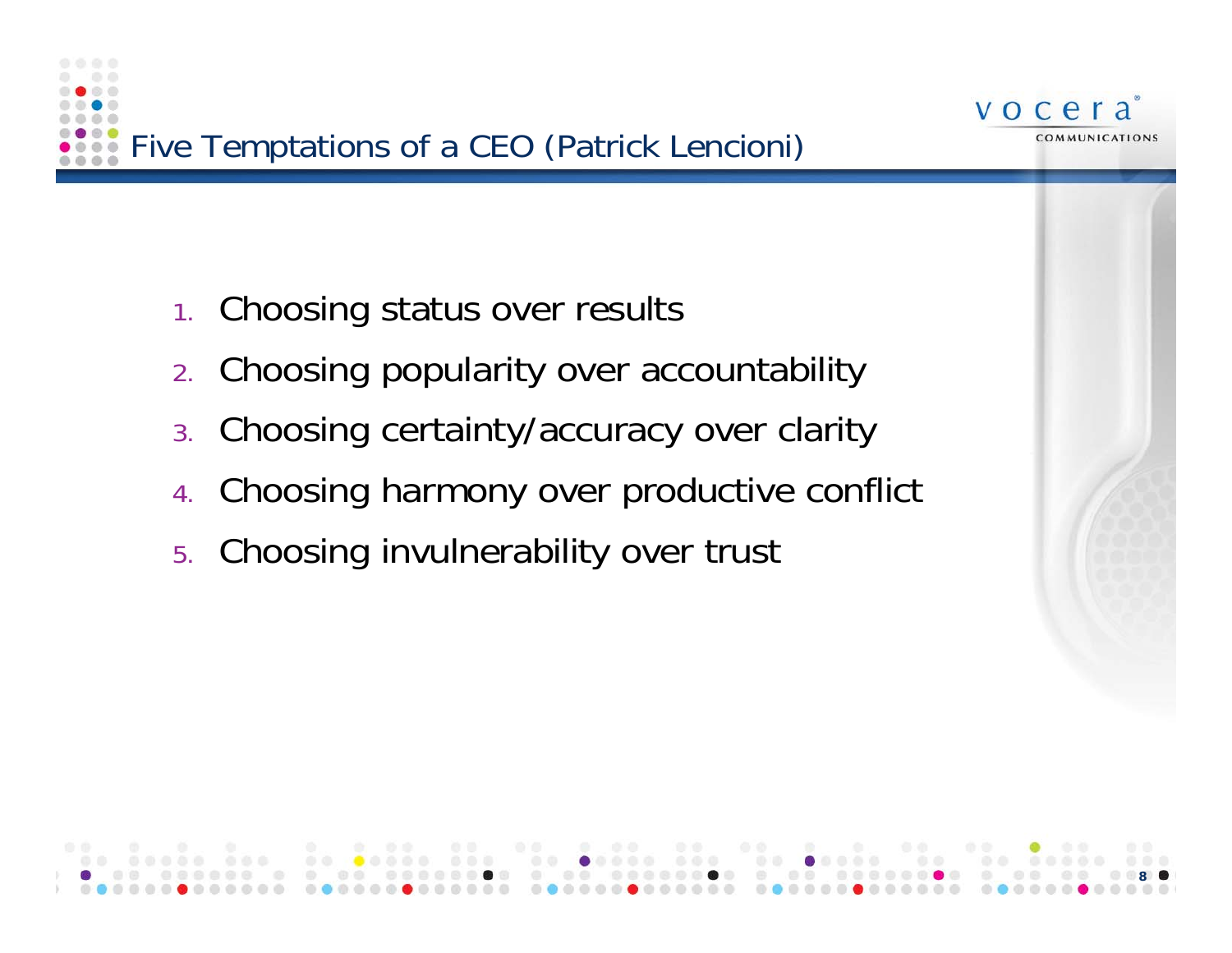



**9**

- Building relationships is job  $#^2$
- $\bullet$  The voice of the customer is king at all levels of the organization
- No one has "ultimate" authority... so get over it
- Product management has high job security
- $\bullet$ Get to know how the rest of the business works, because someday you might be leading it!
- Start acting like a CXO today